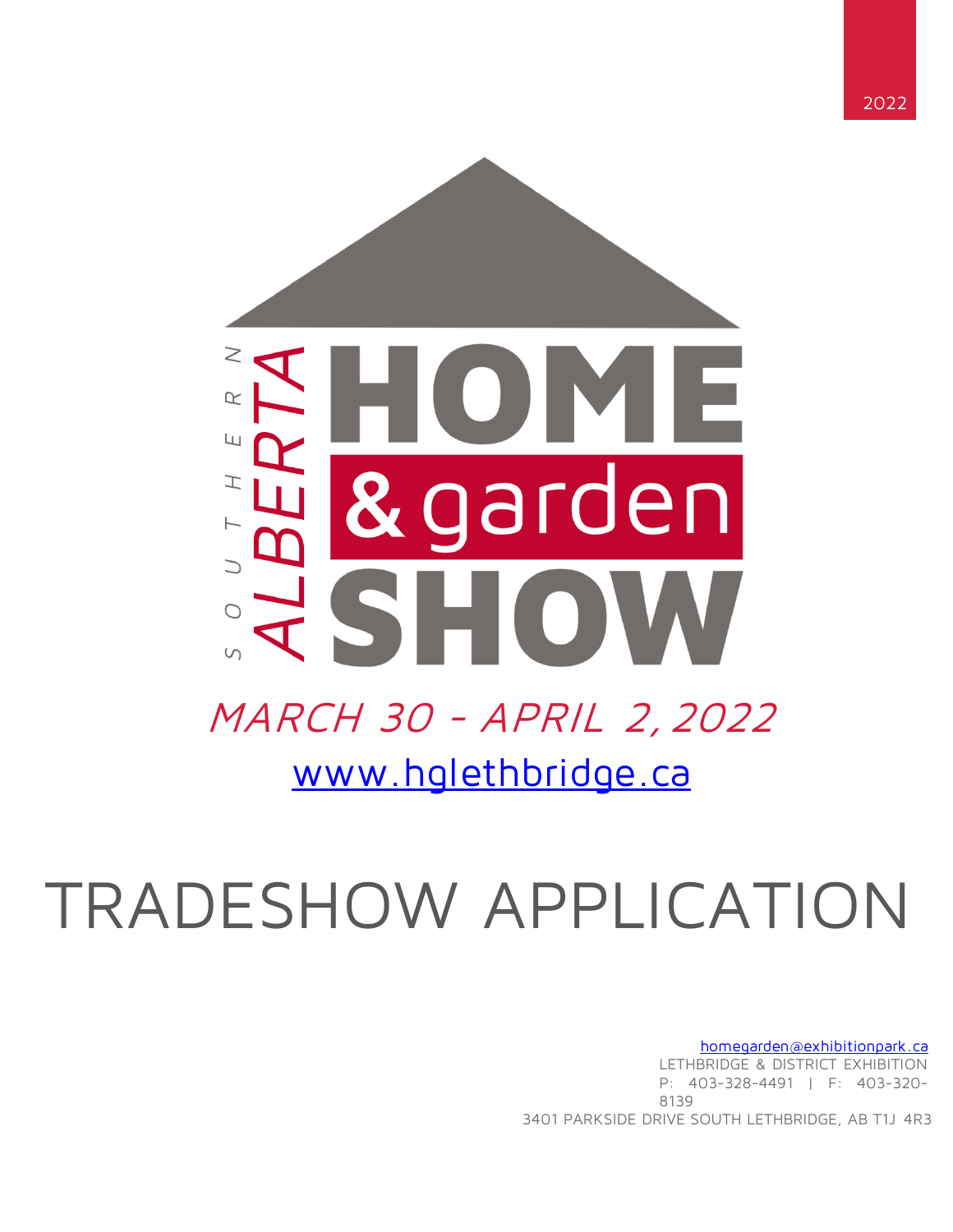In order for us to process your application, please complete and sign the attached contract and provide the following information:

Previous Exhibitor Application Deadline and Spacing

Exhibitors for the 2022 show will receive priority spacing based on the following conditions:

- A. The exhibitor is in good standing with Lethbridge & District Exhibition.
- B. The exhibitor application for the 2022 show must be received by November 26, 2021. Previous Exhibitor deadline extended to February 25<sup>th</sup>, 2022

New Exhibitor Application Deadline and Spacing

New exhibitors to Home & Garden will be considered once returning exhibitors deadline date of November 26 has passed. They must also fit within the criteria of the show. Any spaces that have not been filled by returning exhibitors after this date will be released to sell to waitlist exhibitors.

Please Note: Home & Garden organizers will do their best to accommodate exhibitor requests. However, it should be noted specific and historical booth locations and booth sizes may not be available or guaranteed. We would like to thank you for your interest in Home & Garden 2022 and look forward to seeing you soon.

### All Exhibitor Applications

All Exhibitors, previous and new for the 2022 show must submit with their application:

- A. Proof of \$2 million liability and property damage insurance.
- B. Attach a business card.

Be sure to read the contract rules and regulations carefully, complete ALL required information and sign page three of the contract. Confirmation of your acceptance will be emailed to as soon as possible upon approval.

### **CONTRACTS WILL NOT BE ACCEPTED WITHOUT A SIGNATURE.**

Please feel free to contact me if you have any questions.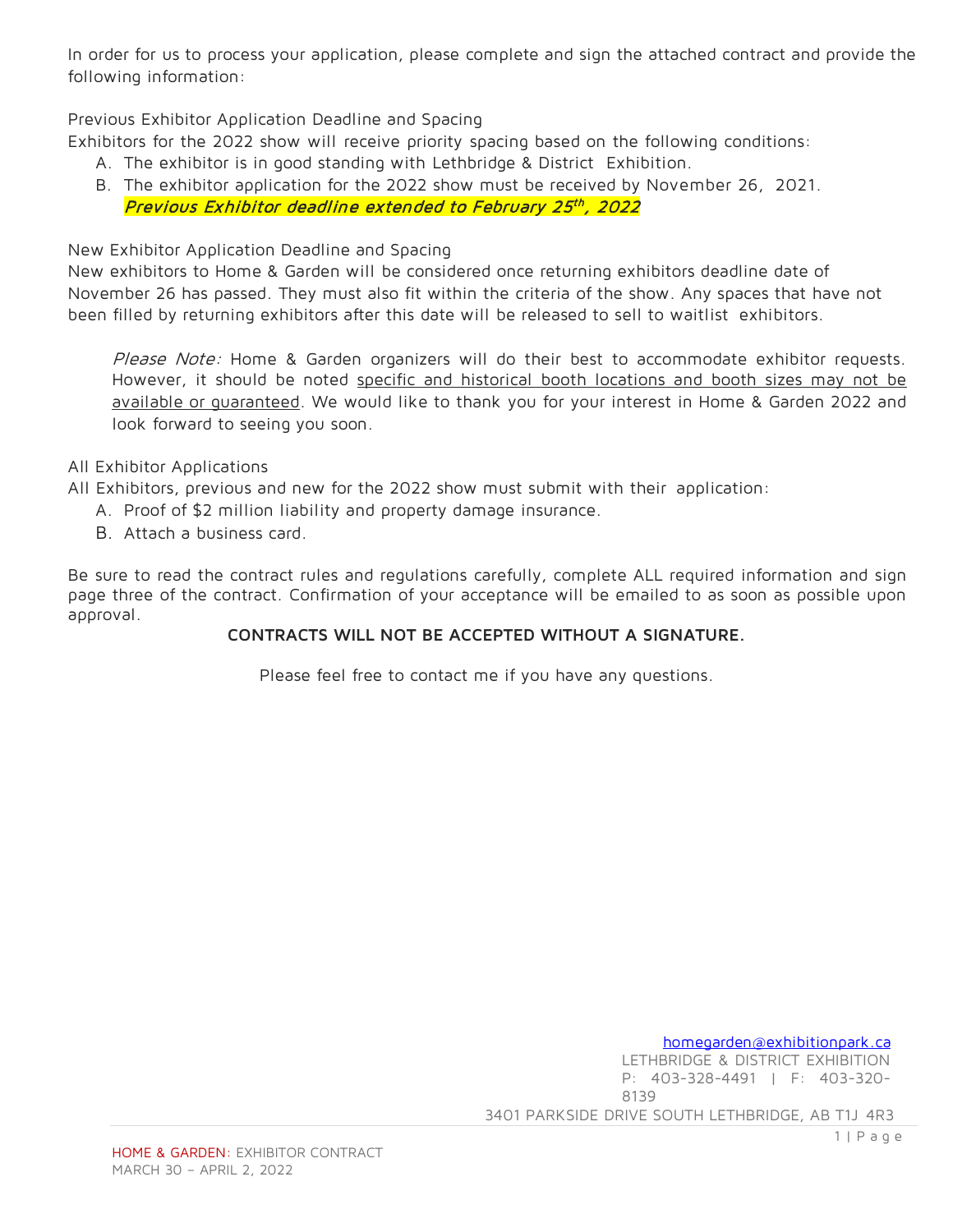### Completing Your Contract

Please check to be sure your contract is filled out properly. If it is not filled in completely, the contract will be sent back to you. To save time and ensure you meet the deadline, please use the following checklist to review your contract before sending it in.

- Fill out the entire top (information) portion clearly by printing or typing. It is imperative we have all contact information including first and last name, phone numbers and e-mail.
- Attach a copy of your business card.
- Fill out your booth space according to your needs. It is not guaranteed you will get the space or location you have had in previous years.
- If you are requesting more space than is available in the choices make a note in the comments and it will be reviewed, approved if possible and charged accordingly.
- All booth spaces are based on 10'x10' units. The maximum width is 20' but the length is only restricted by availability. We will only allow an initial maximum booth size request of 20'x30'. Exhibitors can request more space which will be allocated after the Nov 26 deadline has passed.
- You can request a specific pavilion and we will try to accommodate.
- We do have wireless complimentary Internet but it sometimes is not reliable for everyone. If there are a significant number of people accessing it and it can be weak in certain areas of our building. If it is something you rely on heavily and require dedicated Internet, please order a hard line for your booth on the contract page 2.
- If you are paying by credit card, please be sure to fill out the numbers very clearly and check the box indicating we can process the transaction.
- Contracts must be signed and dated or they will not be accepted.
- The signature must be of the contact person listed on the contract. This will be the person that will be contacted with any information regarding the show. Please give a copy to the person(s) looking after your booth if it is different than the name on the contract, so they have all the details & understand the rules and regulations.
- Due to construction there is no West Lot access for the Main Pavilion. All large equipment booths will be relegated to the North, South or West Pavilions only.
- Depending on booth location, Exhibitors with large equipment and/or displays may be required to move-in early.

# homegarden@exhibitionpark.ca

LETHBRIDGE & DISTRICT EXHIBITION P: 403-328-4491 | F: 403-320- 8139 3401 PARKSIDE DRIVE SOUTH LETHBRIDGE, AB T1J 4R3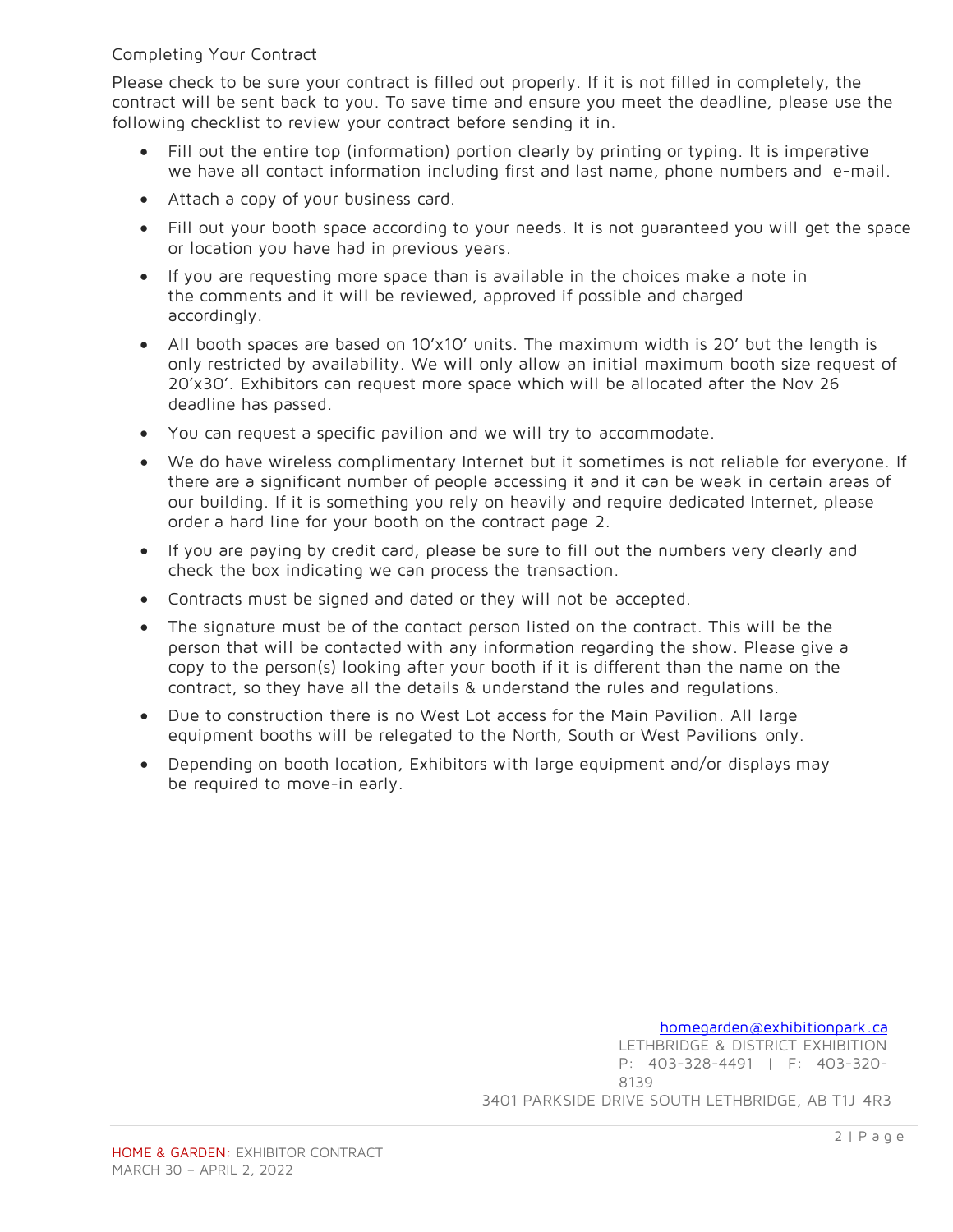

# Exhibitor Contract Page 1

| EXHIBITOR INFORMATION                                       |                                                                                                                                                                                                             |  |  |  |  |  |
|-------------------------------------------------------------|-------------------------------------------------------------------------------------------------------------------------------------------------------------------------------------------------------------|--|--|--|--|--|
| ARE YOU A RETURNING EXHIBITOR FROM 2019, 2020 or 2021? Y/N: |                                                                                                                                                                                                             |  |  |  |  |  |
| LEGAL BUSINESS NAME                                         |                                                                                                                                                                                                             |  |  |  |  |  |
| NAME FOR SOCIAL MEDIA<br><b>LISTING</b>                     |                                                                                                                                                                                                             |  |  |  |  |  |
| CONTACT (FIRST & LAST NAME)                                 |                                                                                                                                                                                                             |  |  |  |  |  |
| HOME PHONE                                                  |                                                                                                                                                                                                             |  |  |  |  |  |
| <b>CELL PHONE</b>                                           |                                                                                                                                                                                                             |  |  |  |  |  |
| WEBSITE                                                     |                                                                                                                                                                                                             |  |  |  |  |  |
| <b>FACEBOOK</b>                                             |                                                                                                                                                                                                             |  |  |  |  |  |
| E-MAIL                                                      |                                                                                                                                                                                                             |  |  |  |  |  |
| ADDRESS                                                     |                                                                                                                                                                                                             |  |  |  |  |  |
| PROVINCE                                                    | POSTAL CODE                                                                                                                                                                                                 |  |  |  |  |  |
|                                                             | Important!! I have large equipment that requires early move-in. Yes $\bigcup$ No $\bigcup$<br>Please provide a brief description of the product you are showcasing, selling and/or giving away for approval |  |  |  |  |  |
|                                                             |                                                                                                                                                                                                             |  |  |  |  |  |
|                                                             |                                                                                                                                                                                                             |  |  |  |  |  |
|                                                             | Notes or requests, Indicate here any additional space requests or changes for returning                                                                                                                     |  |  |  |  |  |
|                                                             |                                                                                                                                                                                                             |  |  |  |  |  |
|                                                             |                                                                                                                                                                                                             |  |  |  |  |  |
|                                                             |                                                                                                                                                                                                             |  |  |  |  |  |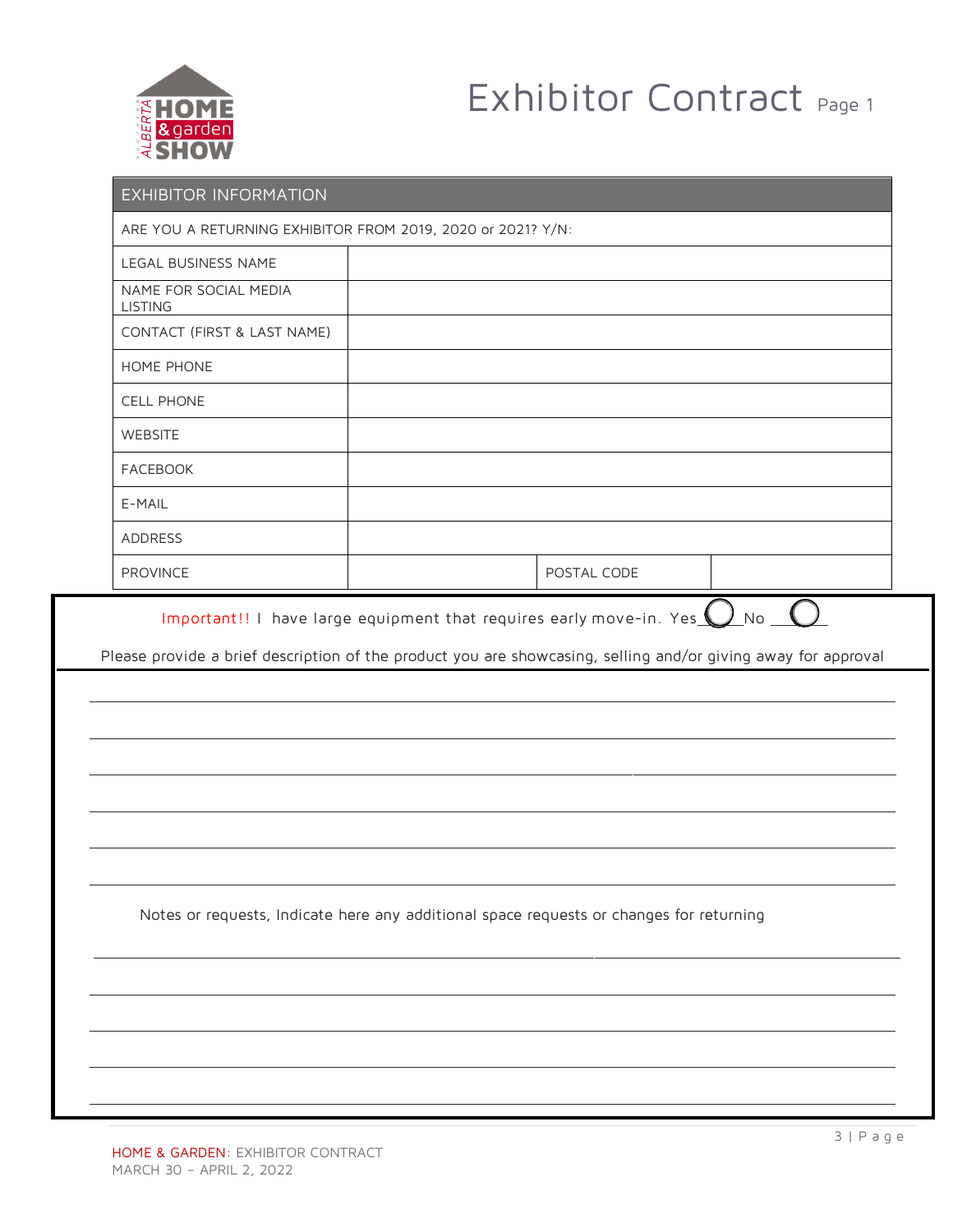

# Exhibitor Contract Page 2

|                                               | RATES & EXHIBITOR REQUIREMENTS                                                                                        |                                    |              |            |                    |
|-----------------------------------------------|-----------------------------------------------------------------------------------------------------------------------|------------------------------------|--------------|------------|--------------------|
|                                               | <b>BOOTH TY PE</b>                                                                                                    | <b>PRICE</b>                       |              | # REQUIRED | <b>TOTAL PRICE</b> |
|                                               | 10 x 10 (100 sq. ft.)                                                                                                 | \$790.00                           |              |            |                    |
|                                               | 10 x 20 (200 sq. ft.)                                                                                                 | \$1,400.00                         |              |            |                    |
|                                               | 10 x 30 (300 sq. ft.)                                                                                                 | \$2,050.00                         |              |            |                    |
|                                               | 10 x 40 (400 sq. ft.)                                                                                                 | \$2,650.00                         |              |            |                    |
|                                               | 10 x 50 (500 sq. ft.)                                                                                                 | \$3,250.00                         |              |            |                    |
|                                               | 20 x 20 (400 sq. ft.)                                                                                                 | \$2,650.00                         |              |            |                    |
|                                               | 20 x 30 (600 sq. ft.)                                                                                                 | \$3,850.00                         |              |            |                    |
|                                               | Outdoor Booth (30x60)                                                                                                 | \$850.00                           |              |            |                    |
| Additional 10 x 10 (100 sq. ft.) if available |                                                                                                                       | \$600.00                           |              |            |                    |
| Additional Exhibitor Badges                   |                                                                                                                       | \$25.00                            |              |            |                    |
|                                               | 20 Client Passes, includes parking                                                                                    | \$170.00                           |              |            |                    |
|                                               | 20AMP / 120V Power                                                                                                    | \$85.00                            |              |            |                    |
|                                               | 30AMP / 240V Power                                                                                                    | \$160.00                           |              |            |                    |
|                                               | Hardline Internet                                                                                                     | \$155.00                           |              |            |                    |
|                                               | Gas Line                                                                                                              | \$175.00                           |              |            |                    |
|                                               | HOME & GARDEN DIRECTORY BASIC LISTING (Bronze)                                                                        | \$50.00                            |              |            |                    |
|                                               |                                                                                                                       | <b>SUB TOTAL</b>                   |              |            |                    |
|                                               |                                                                                                                       | <b>BILD Member</b><br>10% discount |              |            |                    |
|                                               | For more information on the Digital Show Guide and Directory Packages<br>please contact: homegarden@exhibitionpark.ca |                                    | ADD 5% GST   |            |                    |
|                                               |                                                                                                                       |                                    | <b>TOTAL</b> |            |                    |

Are you interested in access to online tradeshow training for your staff, courtesy of BILD Lethbridge Region? Yes Mo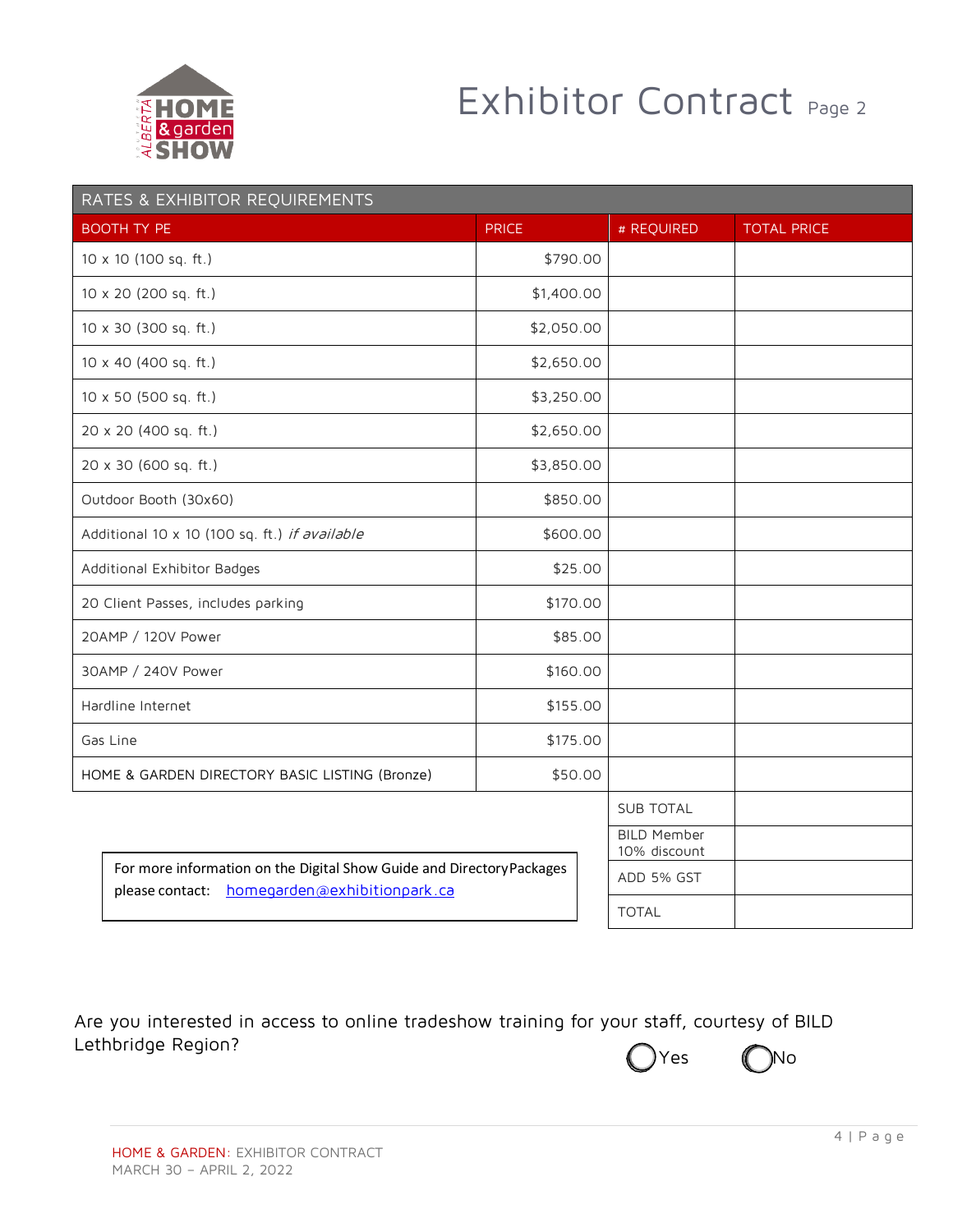

# Exhibitor Contract Page 3

#### Returning Exhibitor applications are due November 26, 2021

#### Contract will not be processed until it is fully completed, including

signature.

BY SIGNING THE CONTRACT BELOW, I AUTHORIZE LETHBRIDGE & DISTRICT EXHIBITION TO PROCESS THIS APPLICATION AND ALL FORTHCOMING AMOUNTS RELATED TO THIS CONTRACT.

| <b>DATE</b> | <b>NAME</b>                                                                                                         | <b>ISIGNATURE:</b> |  |
|-------------|---------------------------------------------------------------------------------------------------------------------|--------------------|--|
|             |                                                                                                                     |                    |  |
|             |                                                                                                                     |                    |  |
|             | "THE EVHIDITOD IS SHIP JECT & DOLININ TO ALL TRANE SHOW DOLICIES. DHILES & DECLILATIONS. THE EVHIDITOR ACKNOWLENCES |                    |  |

THE EXHIBITOR IS SUBJECT & BOUND TO ALL TRADE SHOW POLICIES, RULES & REGULATIONS. THE EXHIBITOR ACKNOWLEDGES HAVING READ THE ATTACHED POLICIES, RULES & REGULATIONS AND UNDERSTANDS THEY FORM PART OF THIS CONTRACT, AS ENTERED INTO WITH EXHIBITION PARK."

| PAY MENT INFORMATION<br>50% payment                                                                                |                         | Full payment       |  |  |  |  |
|--------------------------------------------------------------------------------------------------------------------|-------------------------|--------------------|--|--|--|--|
| Credit Card◯Cheque Attached<br>Cash/Debit/Other_<br>$\bigcirc$                                                     |                         | E-Transfer         |  |  |  |  |
| Credit Card # (Visa, Mastercard only)                                                                              | Expiry                  | <b>CVV</b>         |  |  |  |  |
| Print Name                                                                                                         | Signature*              |                    |  |  |  |  |
| E-transfer information:<br>EMAIL: payments@exhibitionpark.ca PASSWORD: Expark COMMENTS: List business name & event |                         |                    |  |  |  |  |
| *Please sign to authorize the use of the credit card information                                                   |                         |                    |  |  |  |  |
| Lethbridge & District Exhibition GST# R123172801 PID# AA03FUU41                                                    |                         |                    |  |  |  |  |
| OFFICE USE ONLY:                                                                                                   |                         |                    |  |  |  |  |
| Booth#_________________EP:__________DB:_____________Finance:________________Mapped:___________________________     |                         |                    |  |  |  |  |
|                                                                                                                    |                         |                    |  |  |  |  |
| <b>CONTRACT INCLUSIONS</b>                                                                                         |                         |                    |  |  |  |  |
| <b>BOOTH TY PE</b>                                                                                                 | <b>EXHIBITOR BADGES</b> | 110V POWER OUTLETS |  |  |  |  |
| 10 x 10                                                                                                            | 2                       | $\mathbf{1}$       |  |  |  |  |
| 10 x 20                                                                                                            | 2                       | $\mathbf{1}$       |  |  |  |  |
| $10 \times 30$                                                                                                     | 4                       | 2                  |  |  |  |  |
| 20 x 20                                                                                                            | 4                       | 2                  |  |  |  |  |
| 20 x 30                                                                                                            | 6                       | 3                  |  |  |  |  |
| Booths larger than 600 square feet                                                                                 | 8                       | 4                  |  |  |  |  |
| Outdoor Lot 30 x 60                                                                                                | 2                       | N/A                |  |  |  |  |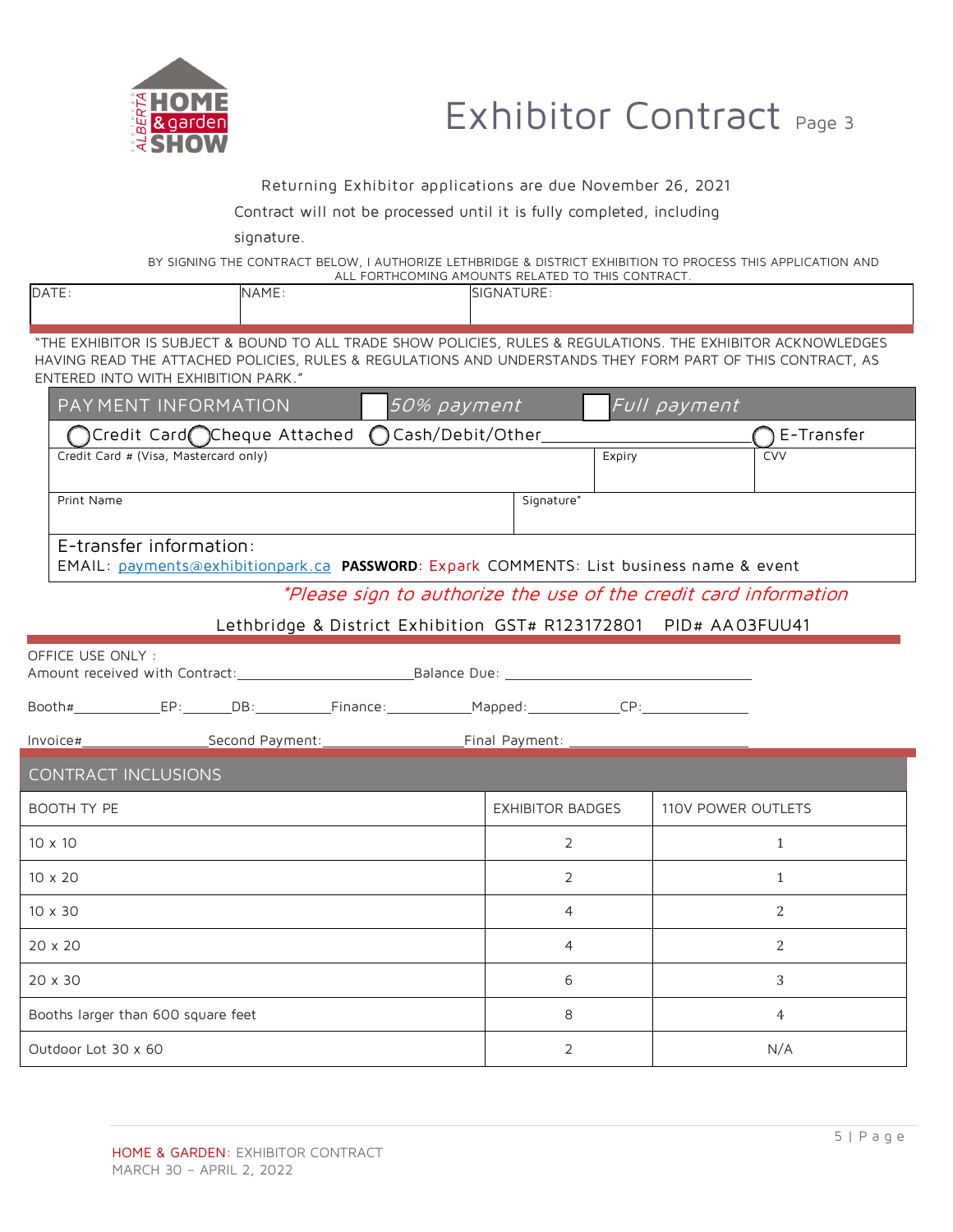#### IMPORTANT INFORMATION - LETH BRIDGE & DISTRICT EXHIBITION (LDE)

- Event Management will attempt to accommodate all applications for space but due to limited availability and selection procedures, Event Management will not guarantee space allocations and reserves the right to make changes as necessary. Exhibitors in good standing have first right of refusal, not location.
- Any returning exhibitor contracts not received by the application deadline will be processed in conjunction with submissions of new applicants.
- All booths must be checked in & set-up by the Tuesday at 6:00 p.m, the day prior to the show, or booth space will be considered a "no show". No refunds will be issued, and the space will be re-sold to avoid empty space in the show.
- Exhibitor rates apply to booths checked as a single connected unit solely by LDE. Sub-letting and sharing of exhibit space or transfer of application to persons or companies not indicated as an Exhibitor is NOT permitted. A contract MUST be completed for EVERY Exhibitor.
- Exhibitors must contain promoting & selling, all materials, demonstrations and promotional giveaways within the boundaries of their exhibit space. Stickers, windshield flyers, etc. are prohibited.
- Direct selling is allowed within booth space. Printed material for the purpose of solicitations outside booth areas is not allowed to be distributed during events unless authorized my Management. All sales MUST take place within your allocated booth space
- Policy of the Lethbridge Fire Prevention Bureau governing displays and exhibits under the Alberta Fire Code will be adhered to. Exhibitors using any type of heating device must have a regulation fire extinguisher in their booth and can only be an outside exhibitor. Heating devices and any burning candles are not allowed inside, as this is against regulations.
- Exhibitor's admittance badges & power outlets according to chart above.
- All booths will have 8' back drape and 3' side drape.
- Security Services in effect from move-in until conclusion of move-out.
- All staff members scheduled to work booth locations are required to present either an Exhibitor Badge or daily admission ticket & parking pass at gate, otherwise they will be charged admission & parking fees—which are non-refundable. This applies to everyone entering gates including drop-off/pick-ups.
- Parking is available in designated "Exhibitor Parking" areas as per the Exhibitor Package you will receive two weeks before the show.
- Event Management reserves the right to terminate or limit any demonstration or displays, which in its opinion are objectionable or inappropriate due to noise, toxic fumes, exhaust or smoke or are determined to be detrimental to the character & nature of the show.
- No Exhibitor will have exclusive rights to products. Other Exhibitors will be allowed to sell similar products. However, Event Management will do its best to ensure there is not an abundance of similar items.
- No threatening or aggressive behavior to LDE staff/volunteers, security, members of the public, or other Exhibitors will be tolerated. Event Management may at any time in its discretion, remove the Exhibitor, and/or its employees/workers from Exhibition Park for any violation of this contract.
- Following written notice, Exhibitors in violation of the Event Regulations shall be excused from the show for one year and subsequently must request future participation as a new Exhibitor.
- Camping at Exhibition Park is NOT permitted. If you require camping please contact Bridgeview RV Park 403- 381-2357.
- Raffle draws are NOT permitted without a valid AGLC gaming license and the express written consent of Exhibition Park.
- No smoking of cigarettes, vaping or marijuana is permitted other than in designated smoking areas outside of the pavilions.
- LDE and Event Management reserve the right to make changes, additions or deletions to Event hours, set-up and regulations at any time considered necessary.
- Business signage must be FREE standing no higher than 12 feet and must remain within your booth space.
- Your Exhibitor information will appear on our Exhibitor list (the name listed on your contract will be the name that appears in all advertising lists and government reports). By signing this contract you give LDE permission to include your information on the Exhibitor list and to distribute these lists as LDE deems appropriate. This information may be provided to various media outlets such as Facebook, Twitter, Instagram, and Lethbridge & District Exhibition websites. In addition, your name as well as any pictures of your booth or pictures of company representatives, may be used in public relations, marketing and other media correspondence.
- No helium or propane cylinders are allowed in the buildings.
- No animals are allowed in the booths, or left in

vehicles. Application

- 50% of TOTAL is due upon application submission, balance is due by January 7, 2021.
- All cancellations prior to January 7, 2021 are subject to a 25% Administration Services Charge.
- Exhibitors cancelling participation in Home & Garden after January 7, 2021, will forfeit all monies.
- All cancellations must be made in writing to Event Management.
- If you require booth furnishings (tables, chairs, carpet, etc...) please fill out the Event Services Form (included in this package).

INITIAL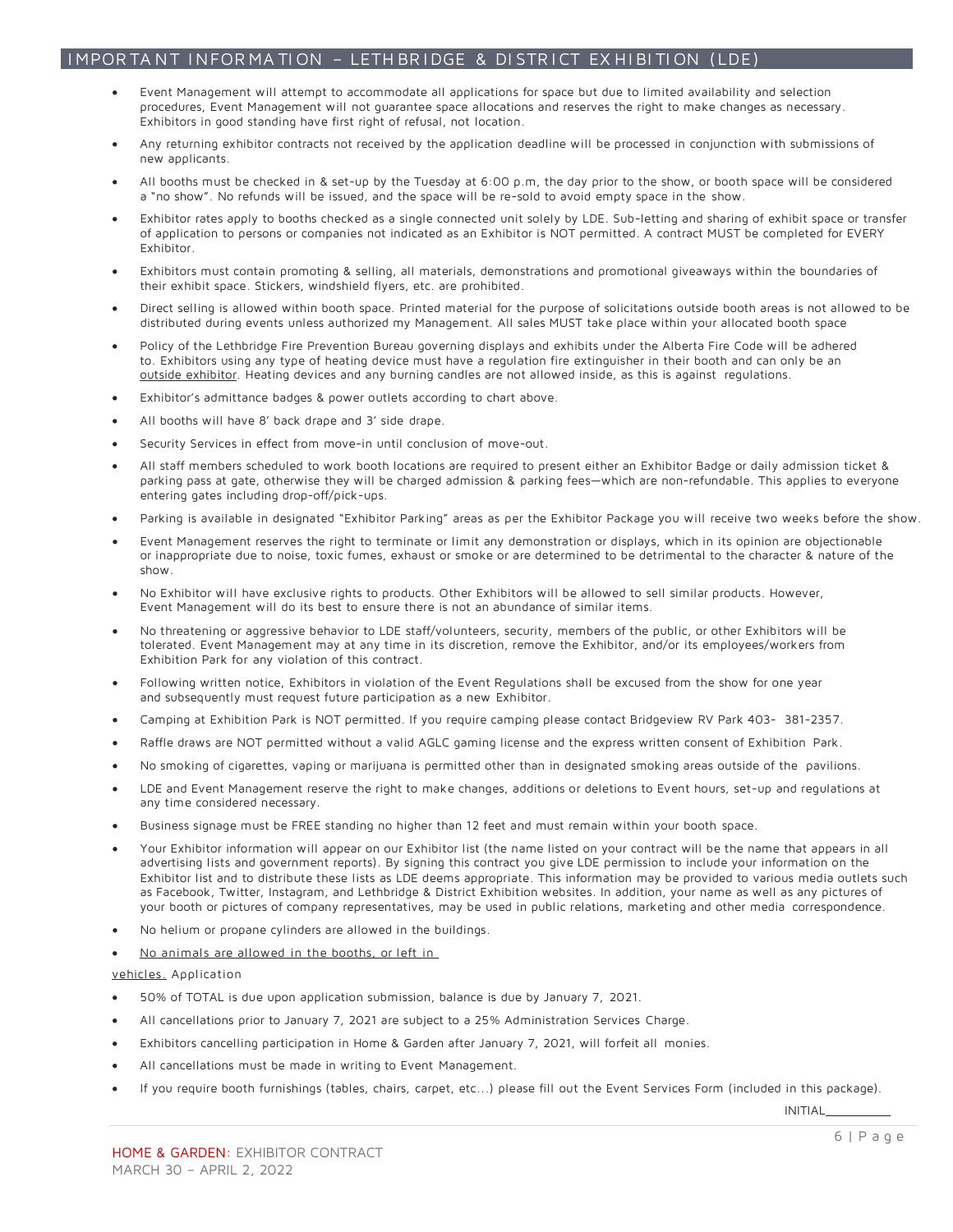Utilities & Insurance

- Under no circumstances can anyone other than electricians contracted by LDE make electrical service connections or repairs.
- All exhibitors are required to have their own \$2 million general liability insurance.
- The exhibitor is responsible for obtaining insurance related to participation & requirements for the exhibit in the show.
- The Certificate of Insurance must name Lethbridge & District Exhibition as an additional insured.
- Exhibition Park Management, its officers nor agents will be held responsible or liable for any manner of loss or damage that may occur to property or persons during times of move-in, event and move-out. Exhibitors are responsible for all their material and should take adequate security measures at all times.

#### Shipping

- Any products shipped in or out for the show must be labelled with your booth number, company name and contact information with all documents prepared for shipping. Products are not to be shipped any earlier than one week before the show due to minimal storage.
- Forklifts are available for move-in and move-out. They may be requested at the info booth. There are forklifts available to lift from 3,500lbs to 8,500lbs. Exhibitors requiring forklifts for longer than one hour and excessive usage will be required to pay additional costs and should book ahead for early move-in and later move-outs. The forklifts are extremely busy during these times so please be respectful of usage time and ensure your placement is correct the first time. Additional move requests may require additional costs and will be moved to the end of the list.
- Please note that there is no loading dock on

site. Additions

• Trailers or decaled vehicles of any kind for the purpose of advertising are not permitted to park in the lot or along the fence line during the show unless you made specific paid sponsorship or other arrangements. Utility trailers can be parked and stored during the show in the parking area at the end of the track off the backstretch. A map will be provided from the info booth during registration.

#### New & Important

- A \$250 charge will be implemented to any company that packs up and leaves earlier than 5pm on the last day of the show, this fee will be required to be paid in full prior to being allowed in the show for the following year. No exhibitor is permitted to move out before 5:00 p.m. Saturday, the last day of the show as it is unfair to the exhibitors who are still set up and trying to do business and to the customers that have paid to attend the show and expect the booths to be set up until 5:00 p.m.
- Extension cords will NOT be provided by LDE. Exhibitors must provide their own extension cords as the power may not be located directly in reach of your booth.

Food Service

- Each food exhibitor must comply with the Alberta Health Food Safety Regulations, which includes applying for a Special Event Food Vendor Notification.
- Please download an application at http://www.albertahealthservices.ca/assets/wf/eph/wf-eh-special-events-temporaryfood- establishment-vendor-package.pdf
- For further information, please contact the Lethbridge office directly 403-388-6690
- No alcoholic beverages are permitted to be consumed at any exhibit site or display (indoor or outdoor), without permission from Event Management and LDE Food Services Department. If caught with alcohol, this would be ground for automatic removal of your exhibit & no refund will be given.
- The Public Health Act Food Regulations will be adhered to.

COVID-19

- All current COVID-19 policies and procedures can be found at https://agrifoodhub.ca/covid-19/
- All COVID-19 policies and procedures must be adhered to, those not complying will be asked to leave the facility.

By signing this contract you give LDE permission to include your contract information on the exhibitor lists and distribute these lists as LDE deems appropriate. (For example, this information may be provided to, but not limited to, the show guide (if applicable), various media or published on Lethbridge & District Exhibition websites. In addition, your name as well as any pictures of your booth or pictures of company representatives may be used in public relations, marketing and other media correspondence).

INITIAL

homegarden@exhibitionpark.ca

Contract Submission Please return COMPLETED contracts along with all requirements listed on page one to:

LETHBRIDGE & DISTRICT EXHIBITION P: 403-328-4491 | F: 403-320- 8139

3401 PARKSIDE DRIVE SOUTH LETHBRIDGE, AB T1J 4R3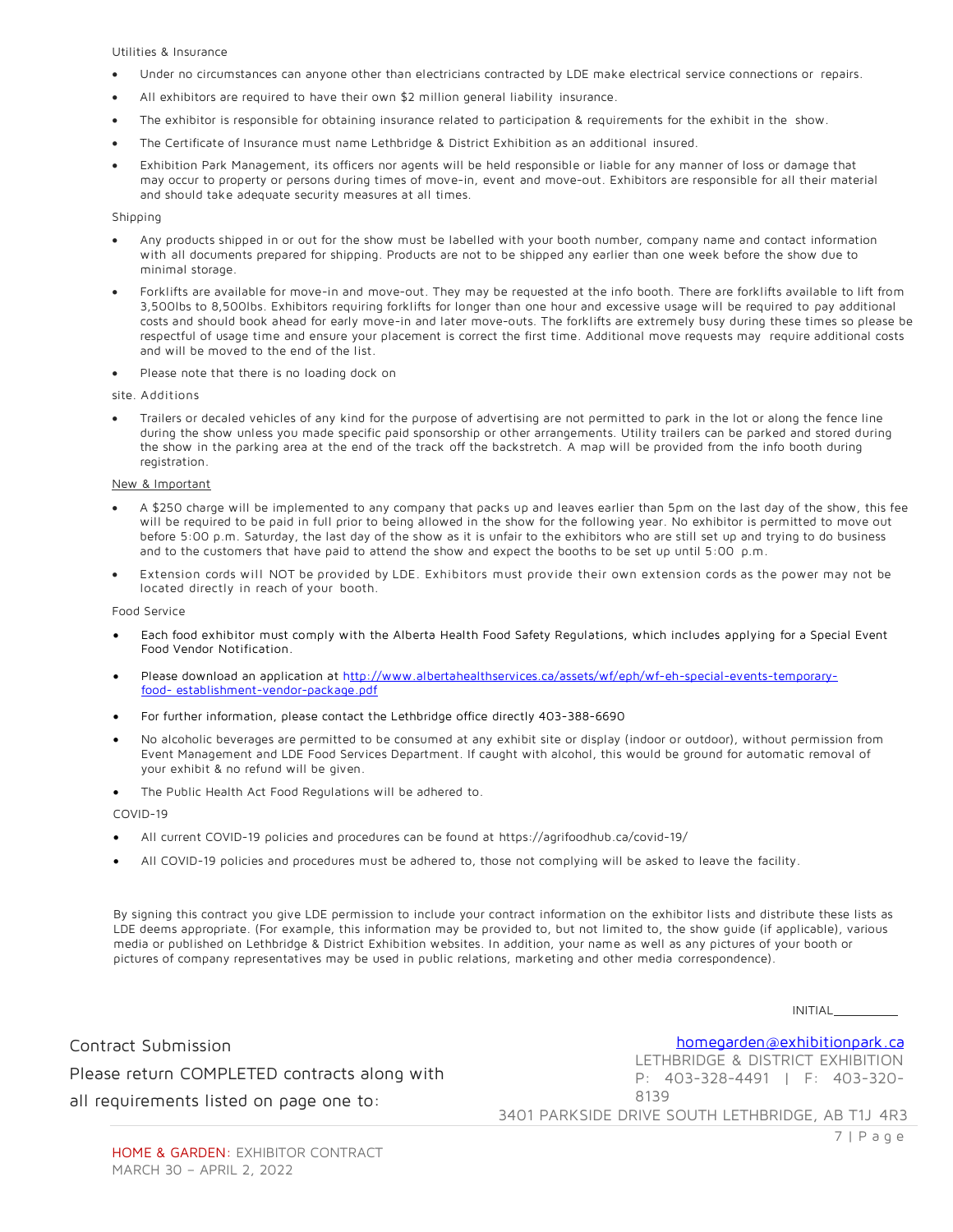# CHECK LIST FOR HOME & GARDEN APPLICATION

Use this checklist to ensure your application is completed and to review information needed.

Please read, check off, sign, date, and return a copy with the contract.

| I have completed and signed the entire Home & Garden Trade show space<br>application.                                                                                                                                                    |
|------------------------------------------------------------------------------------------------------------------------------------------------------------------------------------------------------------------------------------------|
| I have included a business card.                                                                                                                                                                                                         |
| I have read the enclosed cover letter and the contract Rules & Regulations.                                                                                                                                                              |
| If you have any special requests such as booth location, or you would like to increase<br>your booth space amount, please indicate under notes and requests on page 3 of the<br>contract.                                                |
| I have included requests for additional power requirements, internet, phone line,<br>gas line, client passes, extra badges, equipment use, etc. on the contract.                                                                         |
| I have filled out the Event Services Form and will return with the contract.                                                                                                                                                             |
| I have included a 50% deposit with my application (if payment is coming from<br>head office or under a different company name, please indicate on the cheque<br>which business the payment is to be directed to)                         |
| Please keep a copy of the contract application for your files (This is also your<br>invoice).                                                                                                                                            |
| I have informed all employees working during the show the criteria, rules &<br>regulations of the show.                                                                                                                                  |
| I understand that I must have the booth staffed at all times during the show and I<br>understand that I will be charged a \$250.00 fee for packing up before 5pm on<br>the last day of the show.                                         |
| I have passed all this information to be reviewed to the person(s) that will be<br>working the show booth(s)                                                                                                                             |
| Please not that depending on your size of booth & equipment you may be required<br>to move-in early at specific scheduled times as well as for move-out and must be<br>diligent with those times as others will be scheduled around you. |
| I understand move-out must be completed by Wednesday, April 6.                                                                                                                                                                           |

For sponsorship opportunities please contact Mike Wuchterl at mike@exhibitionpark.ca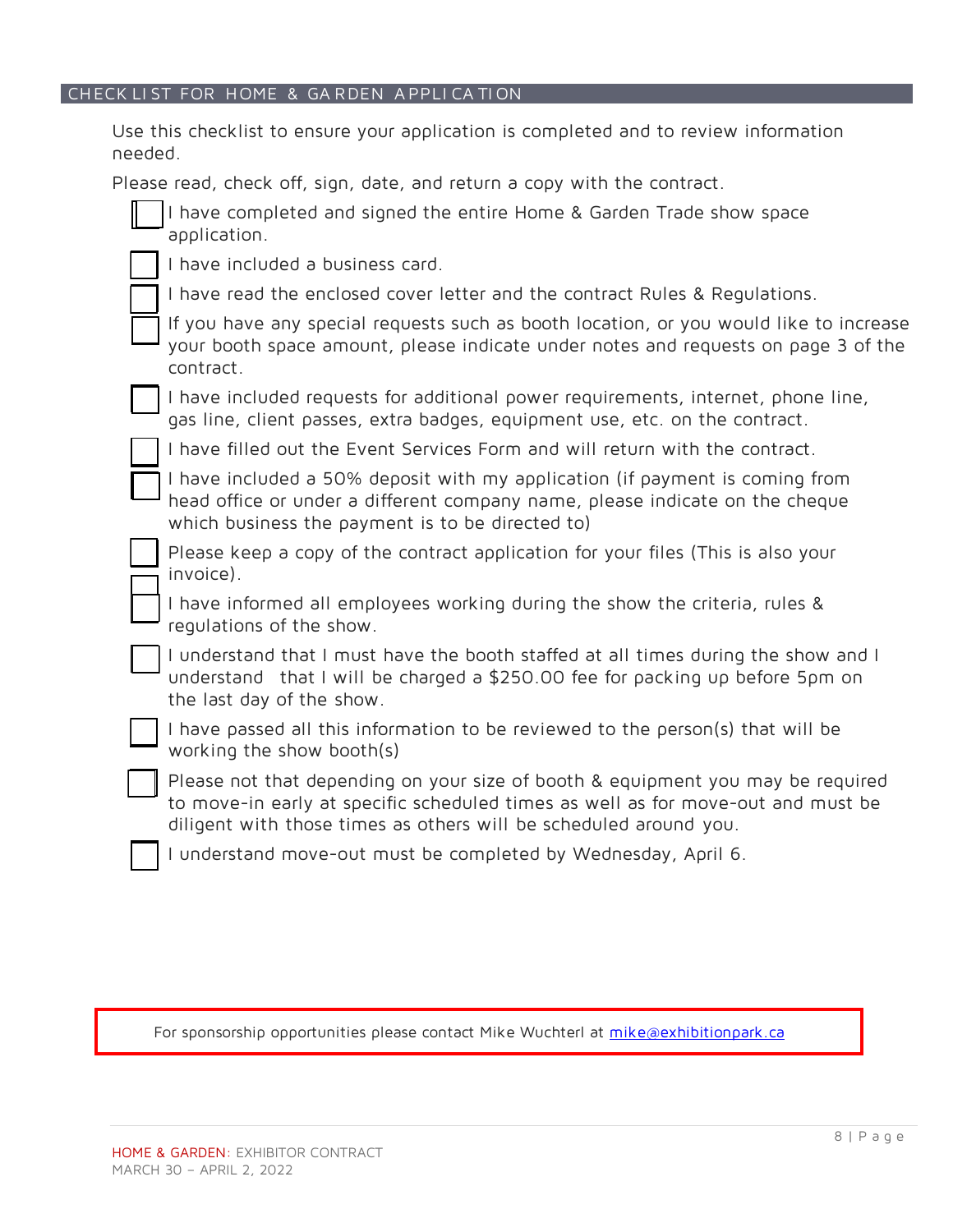

| Business Name      |  |
|--------------------|--|
| Contact Individual |  |
| Main Phone         |  |
| Cell Phone         |  |
| E-mail             |  |
| Address            |  |

Prices are based on 4 days, most i tems are not available for outside lots.

Limited quantities available on certain i tems so

please RETURN THIS FORM WITH Y OUR CONTRACT

Pre Order Deadline: March 5, 2022

|                                                 | CHAIRS, TABLES & EXTRAS               |              |       |              |
|-------------------------------------------------|---------------------------------------|--------------|-------|--------------|
| QTY                                             | <b>DESCRIPTION</b>                    | <b>PRICE</b> |       | <b>TOTAL</b> |
|                                                 | <b>Black Fiberglass Chairs</b>        | \$           | 25.00 |              |
|                                                 | <b>Black Folding Chairs</b>           | \$           | 22.00 |              |
|                                                 | Padded Drafting Chairs                | \$           | 44.00 |              |
|                                                 | 4' Table with Cover                   | \$           | 56.00 |              |
|                                                 | 6' Table with Cover                   | \$           | 71.00 |              |
|                                                 | 8' Table with Cover                   | \$           | 71.00 |              |
|                                                 | Round Tall Pedestal Table             | \$           | 84.00 |              |
|                                                 | Easels - Metal                        | \$           | 28.00 |              |
|                                                 | Twin Display Booth Lights             | \$           | 31.00 |              |
|                                                 | Trees                                 | \$           | 45.00 |              |
|                                                 | Draw Barrel - Gold                    | \$           | 16.00 |              |
|                                                 | Wastebasket                           | \$           | 20.00 |              |
|                                                 | TV/DVD Combo                          | \$           | 75.00 |              |
|                                                 | Twin Display Booth Lights             | \$           | 40.00 |              |
|                                                 | Table Covers (client supplying table) | \$           | 31.00 |              |
| Table cover colors, check one:<br>blue<br>black |                                       |              |       |              |

| <b>BOOTH CARPET AND CLEANING</b>                                                           |                                                      |              |  |  |  |  |  |
|--------------------------------------------------------------------------------------------|------------------------------------------------------|--------------|--|--|--|--|--|
| Cleaning done prior to show opening and every night at show close for duration of<br>show: |                                                      |              |  |  |  |  |  |
|                                                                                            | carpets vacuumed, wastebaskets emptied, housekeeping |              |  |  |  |  |  |
| BOOTH ITEM - PER 10X 10                                                                    | <b>PRICE</b>                                         | <b>TOTAL</b> |  |  |  |  |  |
| <b>GREY BOOTH CARPET</b>                                                                   | 160.00                                               |              |  |  |  |  |  |
| BOOTH UNDERLAY - MUST BE PREORDERED**                                                      | 90.00<br>S                                           |              |  |  |  |  |  |
| <b>BOOTH CLEANING</b>                                                                      | 75.00                                                |              |  |  |  |  |  |